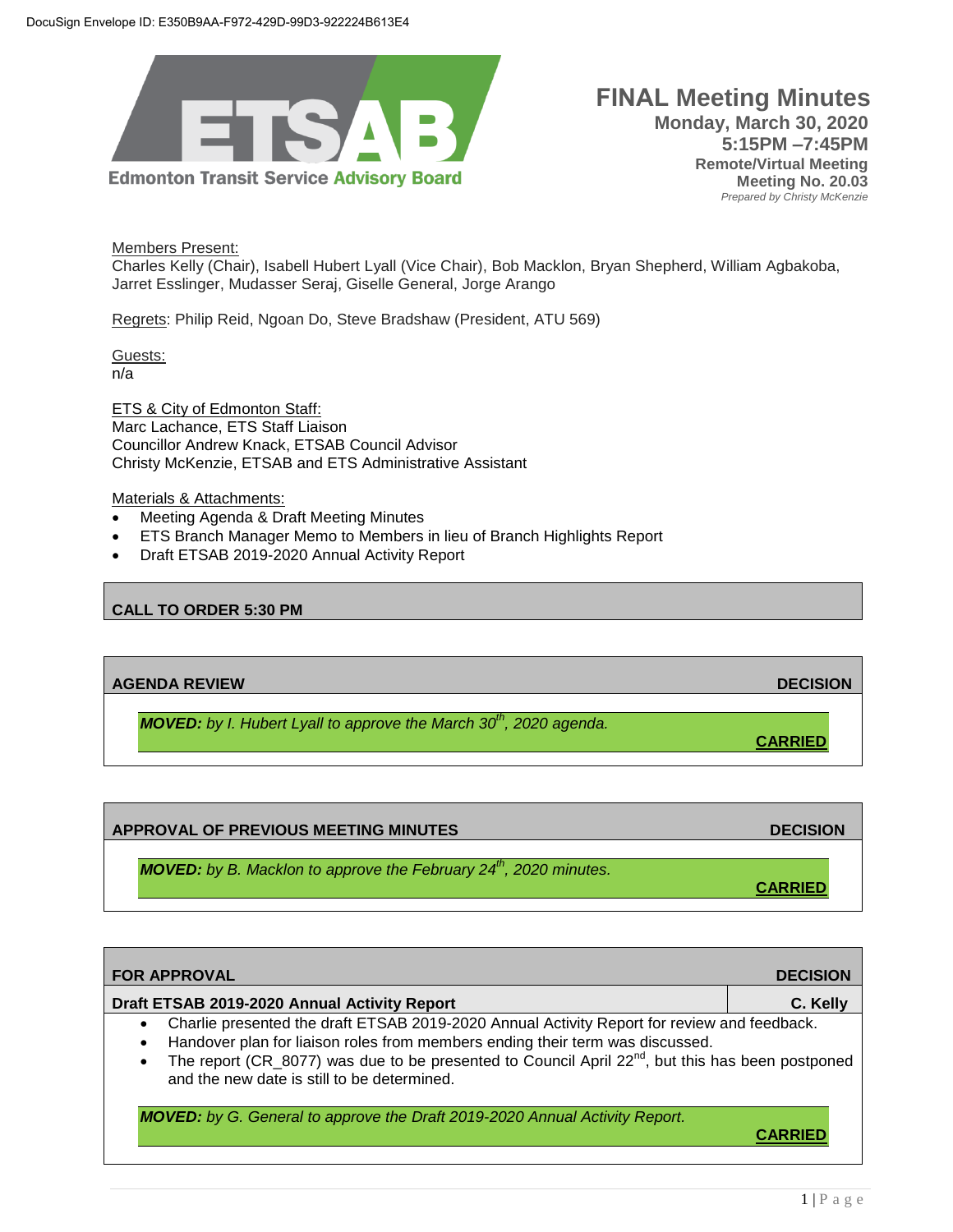| <b>NEW BUSINESS</b>                                                                                                                                                                                                                                                                                                                                                                                                                                                                                                                                                                                                                                                                                                                                                                                                  |  | <b>INFORMATION</b>    |  |
|----------------------------------------------------------------------------------------------------------------------------------------------------------------------------------------------------------------------------------------------------------------------------------------------------------------------------------------------------------------------------------------------------------------------------------------------------------------------------------------------------------------------------------------------------------------------------------------------------------------------------------------------------------------------------------------------------------------------------------------------------------------------------------------------------------------------|--|-----------------------|--|
| <b>Recruitment Update</b>                                                                                                                                                                                                                                                                                                                                                                                                                                                                                                                                                                                                                                                                                                                                                                                            |  | C. Kelly              |  |
| Charlie provided an update on the status of recruitment for five new Board members. There were<br>$\bullet$<br>18 total applications for the positions available and eight were female, which is a more even ratio of<br>male/female applications than in past years.<br>Nine candidates were short-listed, and although Chair Interview Reports and Candidate interviews<br>$\bullet$<br>have been postponed from March 17th, the Office of the Clerk has indicated that they will be<br>rescheduled for April or May.                                                                                                                                                                                                                                                                                              |  |                       |  |
| Debrief February 25 <sup>th</sup> presentation to UPC- ETSAB Report                                                                                                                                                                                                                                                                                                                                                                                                                                                                                                                                                                                                                                                                                                                                                  |  | C. Kelly & G. General |  |
| On February 25 <sup>th</sup> Charlie and Giselle presented the ETS' Marketing Strategy Sub-Committee's<br>report to the Urban Planning Committee. The report highlighted considerations for additional<br>communications with the public when implementing large scale changes such as the upcoming Bus<br>Network Redesign. It was received for information.<br>The presentation was followed by a presentation by ETS on their report related to further<br>$\bullet$<br>information on First/Last KM solutions for the Bus Network Redesign, and Charlie spoke to the<br>report on behalf of the Board.<br>Giselle and Jorge encouraged all Board members to lead and present reports to Council and also<br>$\bullet$<br>attend meetings to observe. They noted this as a very valuable opportunity for members. |  |                       |  |
| <b>Bi-Annual Luncheon with Councilors</b>                                                                                                                                                                                                                                                                                                                                                                                                                                                                                                                                                                                                                                                                                                                                                                            |  | C. Kelly              |  |
| Charlie noted that the Bi-Annual Luncheon which usually takes place in spring with informal<br>$\bullet$<br>discussion around the past year's activity and the new terms work plan, has been postponed.<br>Charlie suggested to members that it may be arranged after the new members join the Board in<br>May or June, so that they may attend and can have the opportunity to be introduced to Council<br>members.                                                                                                                                                                                                                                                                                                                                                                                                 |  |                       |  |
|                                                                                                                                                                                                                                                                                                                                                                                                                                                                                                                                                                                                                                                                                                                                                                                                                      |  |                       |  |
| <b>SUB-COMMITTEE UPDATES</b><br><b>INFORMATION</b>                                                                                                                                                                                                                                                                                                                                                                                                                                                                                                                                                                                                                                                                                                                                                                   |  |                       |  |
| <b>Safety and Security</b>                                                                                                                                                                                                                                                                                                                                                                                                                                                                                                                                                                                                                                                                                                                                                                                           |  | G. General            |  |
| A letter was drafted at the latest sub-committee meeting, and may be ready in time for approval by<br>$\bullet$<br>the Board at the April General Meeting.                                                                                                                                                                                                                                                                                                                                                                                                                                                                                                                                                                                                                                                           |  |                       |  |
| <b>Vulnerable Users and Transit</b>                                                                                                                                                                                                                                                                                                                                                                                                                                                                                                                                                                                                                                                                                                                                                                                  |  | C. Kelly              |  |
| Members are actively researching and engaging with citizens and groups in other cities, such as<br>$\bullet$<br>the York Region in Ontario, and Regina, Saskatchewan relevant to the sub-committee terms of<br>reference. The next meeting is scheduled for April 16 <sup>th</sup> .                                                                                                                                                                                                                                                                                                                                                                                                                                                                                                                                 |  |                       |  |
| <b>Standing Item Updates</b>                                                                                                                                                                                                                                                                                                                                                                                                                                                                                                                                                                                                                                                                                                                                                                                         |  | I. Hubert Lyall       |  |
| Isabell highlighted the service reduction to ETS Route 747. The service is available for commuters<br>for work at the airport and the outlet mall, but not for the members of the public who are travelling to<br>and from the airport for flights. Isabell noted that this was a good way to minimize exposure while<br>keeping the service available for workers.                                                                                                                                                                                                                                                                                                                                                                                                                                                  |  |                       |  |
|                                                                                                                                                                                                                                                                                                                                                                                                                                                                                                                                                                                                                                                                                                                                                                                                                      |  |                       |  |
| <b>INFORMATION SECTION</b>                                                                                                                                                                                                                                                                                                                                                                                                                                                                                                                                                                                                                                                                                                                                                                                           |  | <b>INFORMATION</b>    |  |
| <b>ETS Branch Highlights Report</b>                                                                                                                                                                                                                                                                                                                                                                                                                                                                                                                                                                                                                                                                                                                                                                                  |  | M. Lachance           |  |
| The ETS Branch Update was provided in the form of a memo from Eddie to members, in lieu of a<br>Branch Highlights report.                                                                                                                                                                                                                                                                                                                                                                                                                                                                                                                                                                                                                                                                                            |  |                       |  |
| Liaison Updates - DAG/EAC/AAC/ATU569                                                                                                                                                                                                                                                                                                                                                                                                                                                                                                                                                                                                                                                                                                                                                                                 |  | C. Kelly              |  |
| No updates at this time.<br>$\bullet$                                                                                                                                                                                                                                                                                                                                                                                                                                                                                                                                                                                                                                                                                                                                                                                |  |                       |  |
| <b>Councillor Emerging Updates</b>                                                                                                                                                                                                                                                                                                                                                                                                                                                                                                                                                                                                                                                                                                                                                                                   |  | Clr. A. Knack         |  |
| Councillor Knack highlighted as emerging issues his involvement in the Emergency Advisory<br>Committee, and confirmed that although Committees of Council are postponed for now, Council is                                                                                                                                                                                                                                                                                                                                                                                                                                                                                                                                                                                                                          |  |                       |  |

still meeting every two weeks. A meeting was held March 30<sup>th</sup> and included announcement of